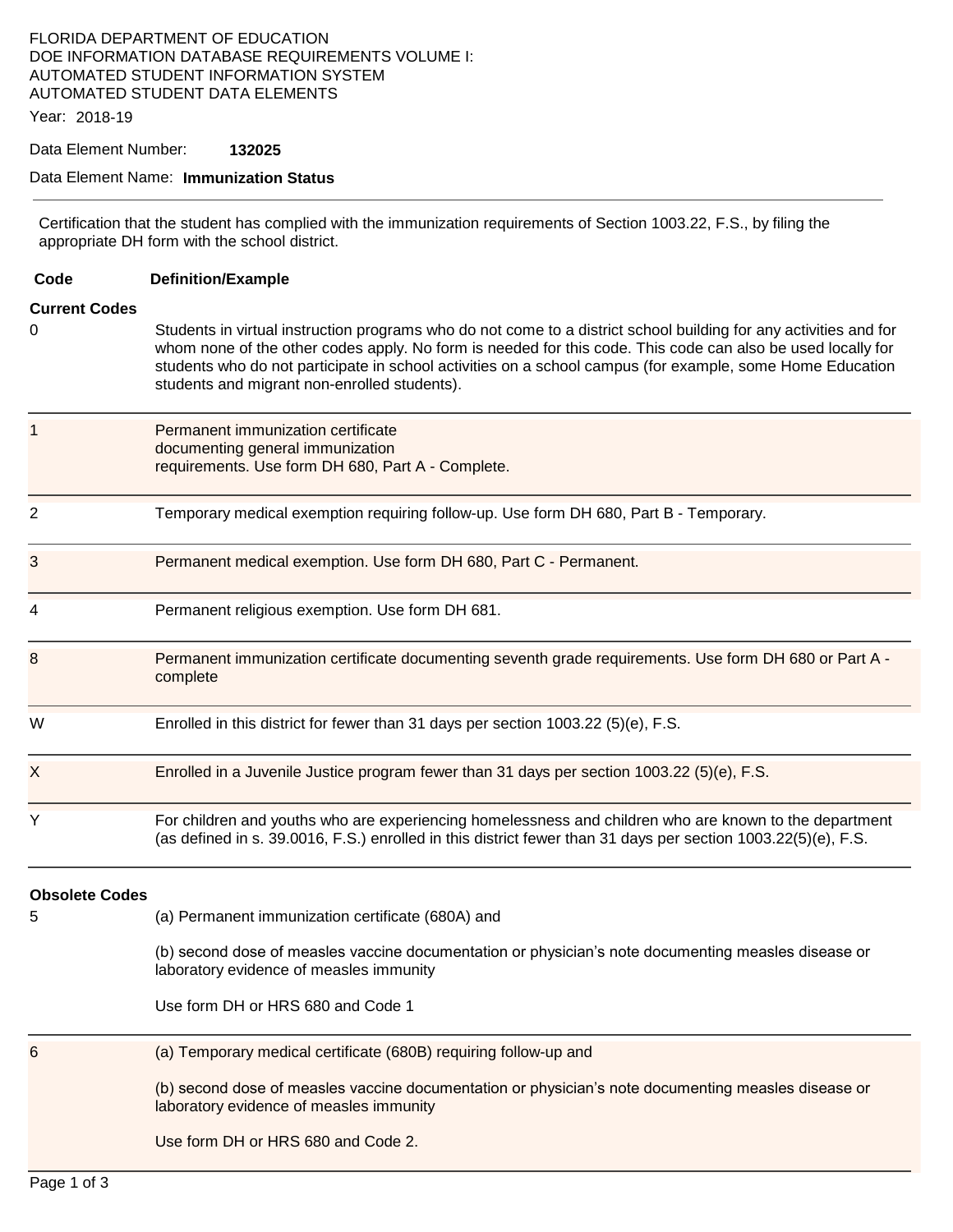#### Data Element Number: **132025**

#### Data Element Name: **Immunization Status**

#### 7 (a) Permanent medical exemption (680C) and

(b) second dose of measles vaccine documentation or physician's note documenting measles disease or laboratory evidence of measles immunity

Use form DH or HRS 680 and Code 3.

| Length:                 | 1            |
|-------------------------|--------------|
| Data Type:              | Alphanumeric |
| Year Implemented:       | 9495         |
| Yes<br>State Standard:  |              |
| Use Types:              |              |
| State Reporting:        | Yes          |
| Local Accountability:   | Yes          |
| <b>FASTER:</b>          | Yes          |
| Migrant Tracking:       | N٥           |
| <b>Required Grades:</b> | PK-12        |

# **Programs Required:**

All Programs

**Formats Required:** 

Federal/State Indicator Status DB9 22x

#### **Surveys Required:**

| Survey 2 | Yes |
|----------|-----|
| Survey 3 | Yes |
| Survey 5 | Yes |

### **Appendixes:**

None

#### **Description of Changes:**

| 7/1/2016 | Codes                   | Code '0' redefined with categories listed in new codes W, X, Y.                                         |
|----------|-------------------------|---------------------------------------------------------------------------------------------------------|
|          |                         | Deleted 'HRS' reference in code 8.                                                                      |
| 7/1/2016 | Definition              | Deleted reference to "HRS" (no longer valid).                                                           |
| 7/1/2015 | <b>Surveys Required</b> | Survey 7 Removed from Required Surveys                                                                  |
| 6/1/2012 | Codes                   | Added a sentence to the explanation of code 0 regarding students<br>who do not come to a school campus. |